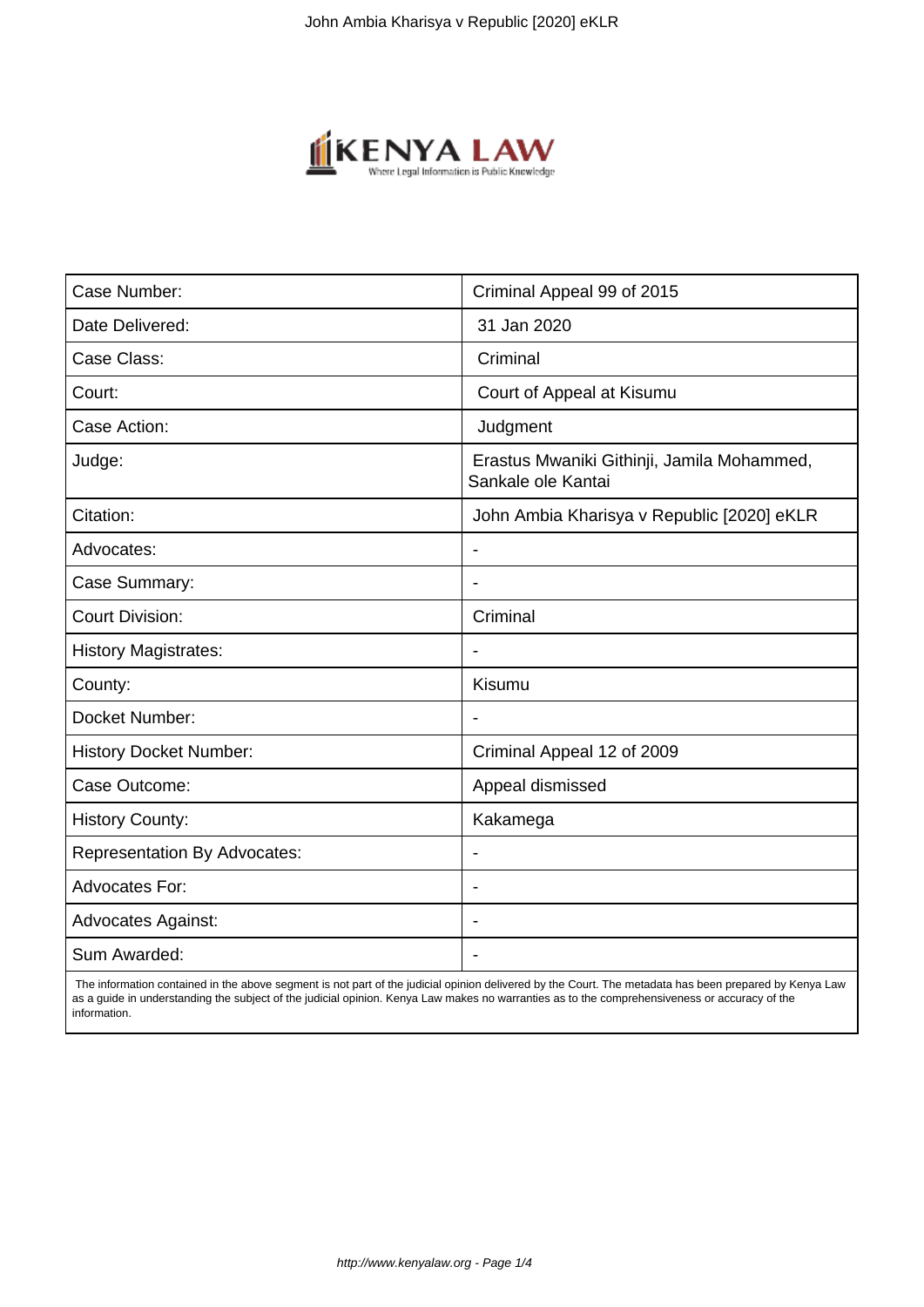# **IN THE COURT OF APPEAL**

# **AT KISUMU**

# **(CORAM: GITHINJI, J. MOHAMMED & KANTAI, JJ.A)**

# **CRIMINAL APPEAL NO. 99 OF 2015**

# **BETWEEN**

**JOHN AMBIA KHARISYA.................................................................................APPELLANT**

**AND**

**REPUBLIC.....................................................................................................................RESPONDENT**

(An appeal from a Conviction and Sentence arising from the Judgment of the High Court of Kenya

at Kakamega (Sitati, J.) dated 24<sup>th</sup> June, 2015 in *H.C. Cr. A. NO. 12 OF 2009*)

*\*\*\*\*\*\*\*\*\*\*\*\*\*\*\*\*\*\*\*\*\*\*\*\*\*\*\*\*\*\*\*\*\*\*\*\**

#### **JUDGMENT OF THE COURT**

[**1**] The appellant was convicted by the High Court at Kakamega (**Sitati, J**) for the offence of **murder** contrary to **section 203 as read with section 204** of the **Penal Code** and sentenced to 40 years imprisonment. His appeal is against the conviction and sentence.

[**2**] The charge stated that on 21st February, 2009 the appellant murdered *Caroline Andeka*. Four witnesses gave evidence at the trial in support of the charge namely; *Dr. Dickson Mchana Mwaludindi* (PW1), (Dr. Dickson Mchana) who produced the postmortem report on the body of the deceased performed on 24<sup>th</sup> February, 2009, I.P Moses Kimong'o (PW2) an administration police inspector, *Cpl. Danson Mwasho* (PW3) of Kakamega Police Station and *PC Peter Kebenei* (PW4), a scenes of crime officer at Kakamega.

[3] The evidence of *IP Moses Kimong'o* was that on 20<sup>th</sup> February, 2009 at 1.30 a.m. he got a report that a man had cut his wife at the neck. He proceeded to the scene; that he found the deceased's body lying on a bed; that the body had a cut on the neck; that the panga suspected to have been used was lying on the floor under the bed; that the suspect who was the deceased's husband was not in the house; that he called the Officer Commanding Police station (OCS), Kakamega; and that the appellant was later arrested in Kakamega forest. In his evidence in cross-examination by *Mr. Elung'ata,* the appellant's counsel, he testified that he found three children aged between 8 and 12 years asleep in the house and that the home had two houses but there were no people in the houses.

On his part, *Cpl. Danson Mwasho* testified that on the morning of 20<sup>th</sup> February, 2009 he was instructed by OCS to proceed to the scene and investigate the case; that he went to the scene accompanied by *David Auma,* a scenes of crime officer at 4.30 pm.; that he found the body of the deceased on the bed with a cut wound on the neck; that there was blood on the bed; that he recovered a blood stained panga near the bed; that the scene of crime officer took photographs; that he took the body to Kakamega Provincial Hospital for postmortem; and that he got information that the appellant who was arrested later was at home on the material day. He produced the panga as exhibit. The photographs taken at the scene by PC David Ouma and his report were also produced as exhibits by *PC Peter Kimulei Kebenei.*

[4] *Dr. Dickson Mchana* produced the postmortem report prepared by *Dr. Oreke* dated 24<sup>th</sup> February, 2009. According to the postmortem report, the deceased had a cut wound on the neck, the internal jugular vein, right artery and other veins and aesophagus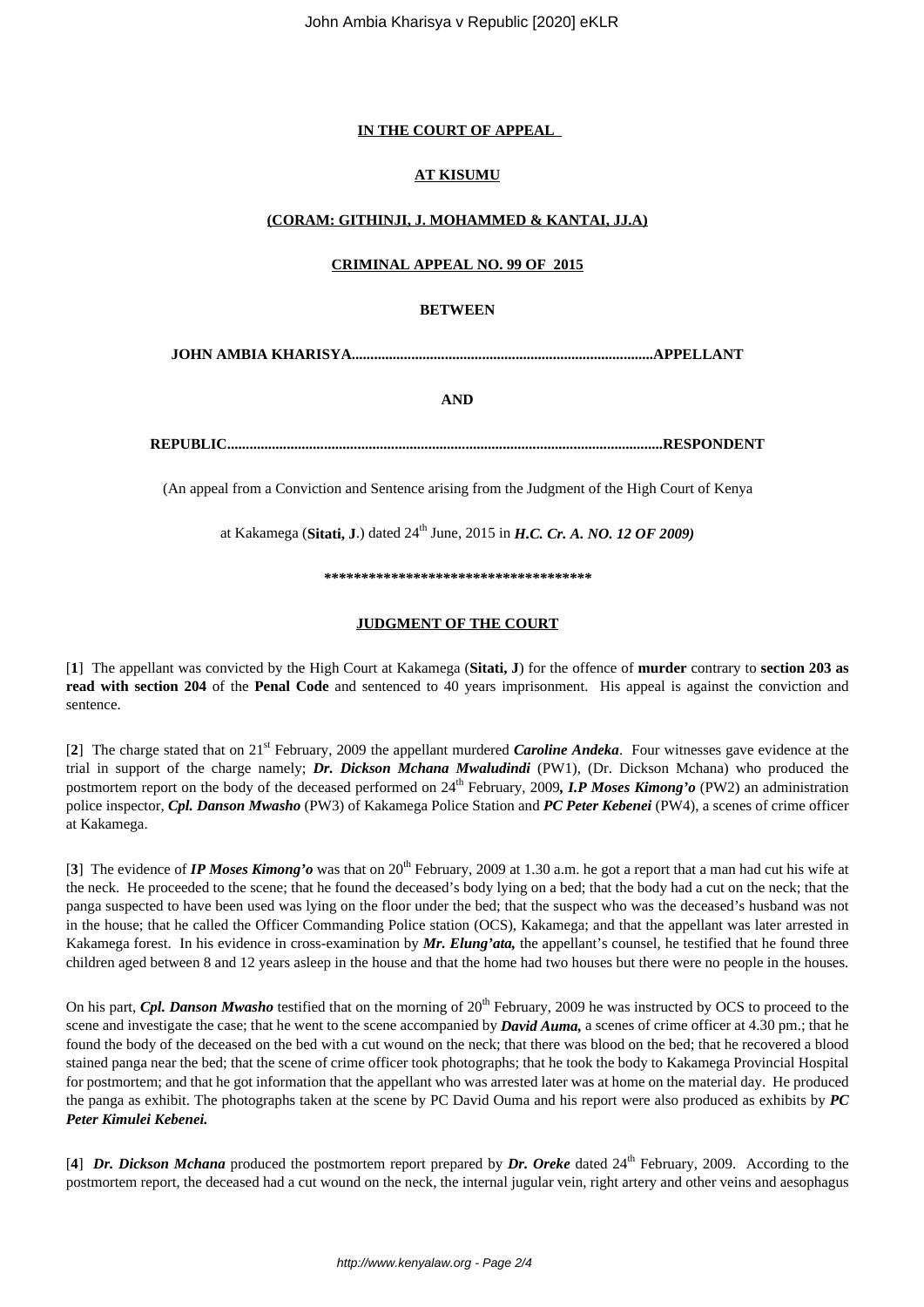were severed. *Dr. Oreke* formed the opinion that the cause of death was cardio-pulmonary arrest due to severe haemorrhage caused by severed neck vessels, secondary to cut wound on the neck.

[**5**] The appellant's sworn evidence at the trial was briefly as follows:

The deceased was his wife and they had seven children. He was employed by a company and had been at home for three weeks before  $21<sup>st</sup>$  February, 2009. On the material day, he and the deceased were asleep in the bedroom and his three children, all girls, were asleep in another bedroom. In the course of the night one child cried and he woke up the deceased and told her to go and find out why the child was crying. The deceased was not happy. After ten minutes, another child cried, and he again woke up the deceased. The deceased was not happy but she went to the children's bedroom. When the deceased returned to the bedroom, she did not sleep. He described what happened afterwards thus:

**"She quarreled me and pulled me until I fell down from the bed. We started fighting when I got hold of her hand. I touched a panga which she had. I took it and threw it away. It was dark in the house. When I tried to grab the panga from her hands it was not easy to do so at once. I ran out of the house and went to my brother's house and told him of our fracas. When I got outside I heard my wife screaming. My brother is Josephat Mulamula. He has not testified. Mulamula came out of his house and went to my house. I was still standing outside. From there, he went back to his house and told his wife what he had seen in my house. I was still standing outside. My brother's wife went and told the neighbours who came and wanted to lynch me. I ran away to my uncle's home which was about 2½ km away."**

When shown the panga by his counsel he stated:

**"On the day before she had taken the panga for sharpening. It is the one which was used that night. I had no intention to kill my wife. If we had not quarreled this incident could not have occurred."**

On cross-examination by a State Counsel he stated:

#### **"It is true that I am the one who cut my wife but it was not intentional"**

[**6**] The trial Judge after analysing the evidence made a finding thus:

## **"As rightly put by the defence there is no direct evidence to link the accused person to the death of the deceased but the circumstances surrounding her death lead to the conclusion that the accused was involved."**

The trial Judge then considered the evidence to find out if malice aforethought was proved, and made findings among others, that the deceased was slashed at a sensitive part of the body while she was asleep; that the appellant had prepared for the death of the deceased; and that the deceased was guilty of murder.

[**7**] The appellant states in the supplementary memorandum of appeal that the trial court failed to evaluate the evidence; disregarded the defence evidence; and that the prosecution failed to prove its case beyond reasonable doubt. The appellant's' counsel in the written submissions submitted, among other things, that *Mulamula,* a critical witness was not called; that the evidence that the appellant had previously suffered a stroke which affected his brain resulting in short temper was not considered; that the appellant was provoked and acted in the heat of passion; and that the offence should be reduced to manslaughter. On the other hand, *Mr. Victor Mule* the prosecution counsel stated that there was sufficient circumstantial evidence that proved that the appellant is the only person who could have murdered the deceased and that malice aforethought was proved by the extent of injuries.

[**8**] We have re-considered the evidence. It is evident that the prosecution case was dependent on circumstantial evidence. Two police officers *IP Moses Kimong'o* and *Cpl. Danson Mwasho* described the scene. The deceased was lying on the bed. According to the scenes of crime report dated  $9<sup>th</sup>$  March 2009, the upper body of the deceased was in a pool of blood while the lower part was covered with a blanket and the body was naked. The appellant testified that the deceased pulled him and he fell on the bed and that they started fighting in the course of which he touched the panga that the deceased had. He also stated that if they had not quarreled, the incident could not have occurred. Eventually, he admitted that he is the one who cut the deceased but claimed that it was not intentional. From the appellant's evidence, his brother *Mulamula* did not witness the incident and entered into the house after the